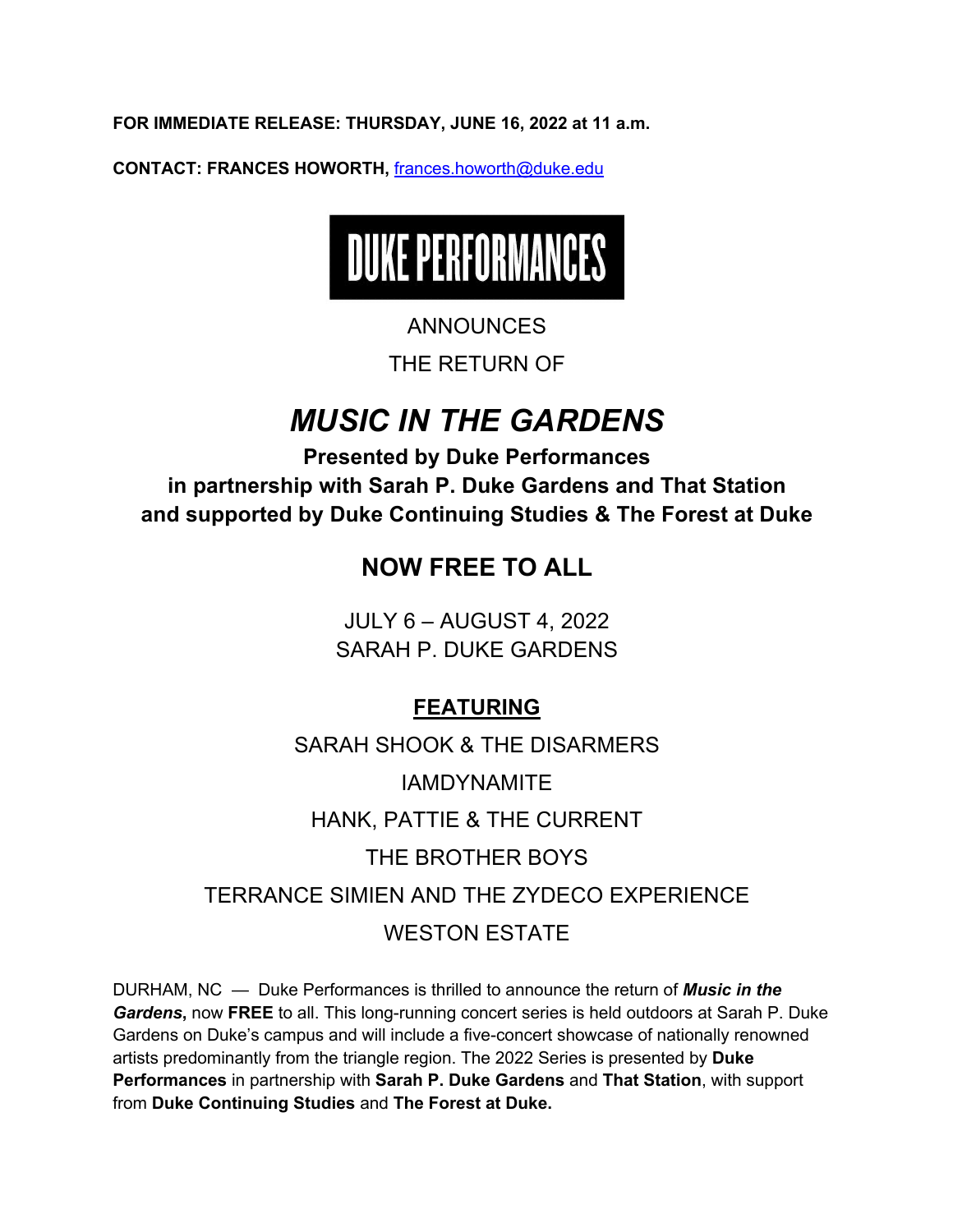"*Music in the Gardens* represents the Duke Arts ideal: high-level performances for our community, presented at one of the many beautiful locations at Duke University. We are excited to partner with the Gardens again to bring this series back live, and for the first time ever, to present these artists for the entire Duke and Durham community at large to enjoy at no cost." – John Brown, Vice Provost for the Arts

Weekly concerts will begin at 7 p.m. ET every Wednesday in July and the first Thursday in August. Featured artists, in order of appearance, are **Sarah Shook & the Disarmers** (July 6), **IAMDYNAMITE** (July 13), **Hank, Pattie & The Current** with **The Brother Boys** (July 20), **Terrance Simien and the Zydeco Experience** (July 27), and **Weston Estate** (August 4). Full details on each artist can be found below.

Digital reservations are required for admission and will be made available at dukeperformances.org on Tuesdays at 11 a.m. two weeks prior to each performance date. Exact on-sale dates are listed below.

*Music in the Gardens* concerts take place on the lawn behind the Doris Duke Center. Lawn chairs, picnics, and blankets are encouraged. Pets are not allowed. Outside food and beverages, including beer and wine, are permitted and will also be available for purchase onsite. The lawn will open at least 30 minutes prior to the start of the performance. University parking at the Gardens is \$2/hour until 7 p.m.. In the event of rain, an alternate location will be announced by 3pm on the day of the event.

This season of *Music in the Gardens* marks the first in-person events in this long-standing series since 2019. In 2020, Duke Performances, in collaboration with Duke Arts and WXDU, presented a digital version of the series, *Music in Your Gardens,* which can be viewed on the Duke Performances YouTube channel.

Duke Performances' 2022 Music in the Gardens is presented in partnership with Sarah P. Duke Gardens and That Station and supported by Duke Continuing Studies and The Forest at Duke. The series is made possible, in part, with support from Duke Summer Session.

#### **MUSIC IN THE GARDENS 2022**

#### **July 6: Sarah Shook & the Disarmers**

*Reservations available Tuesday, June 21 at 11 a.m.*

"Y'allternative," "cowpunk," "alt-country" – critics can't settle on a way to describe **Sarah Shook's** boundary-pushing take on country traditions, but they ultimately all agree – it's great music. Hailing from Chapel Hill, Shook's singular talent made a splash nationwide with three widely-acclaimed albums. Their gravely vocals and straight-shooting, personal songwriting as supported by their tight, always in-the-pocket band, **the Disarmers**, produces a sound described by *Rolling Stone* as "a sneering fusion of punk-rock autonomy and say-it-like-it-is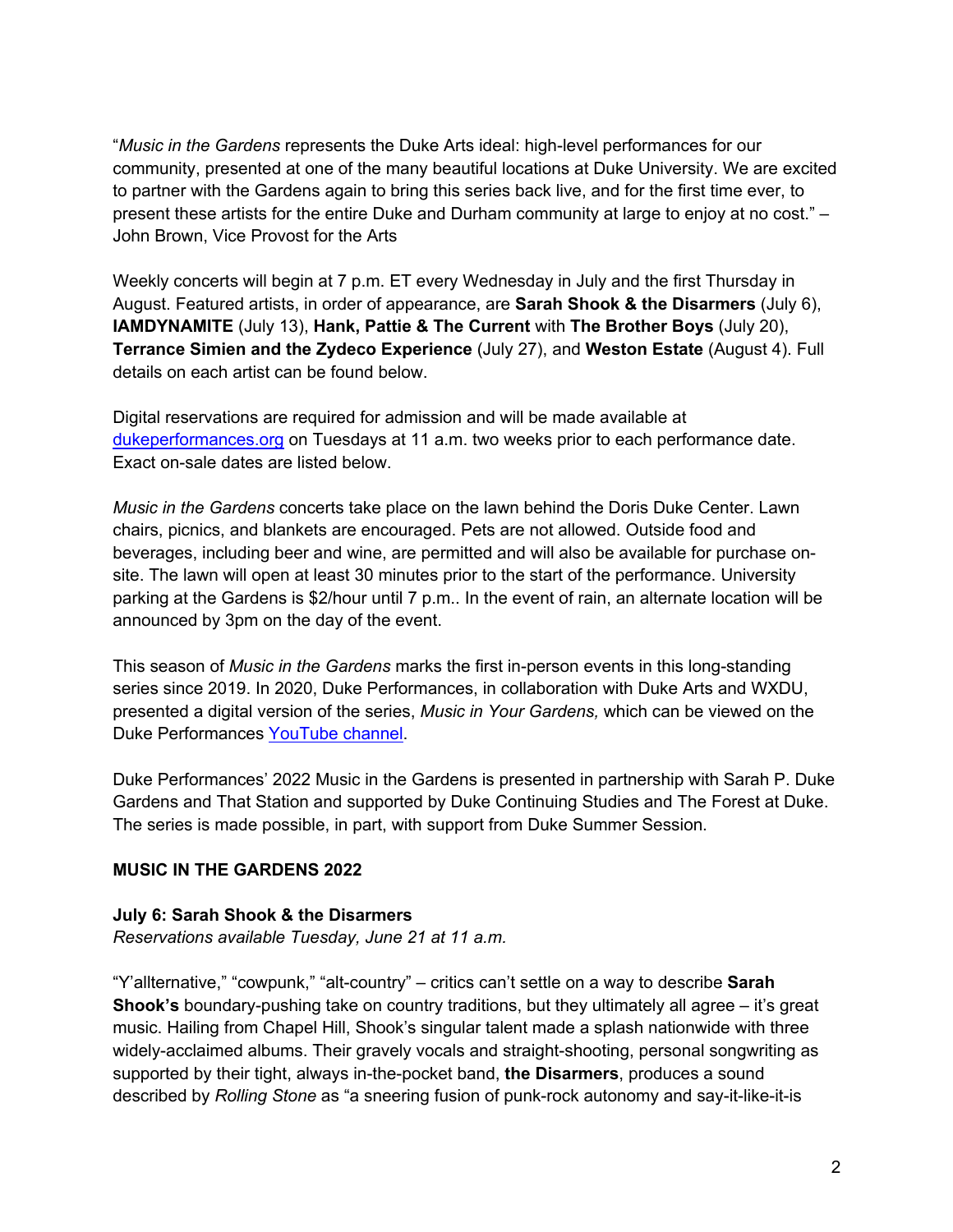country from the classic era." Sarah Shook & the Disarmers are touring now in support of their third album, *Nightroamer.*

"A rare combination of deft, classic country sounds and plain-spoken storytelling"– *The New York Times*

*---*

#### **July 13: IAMDYNAMITE**

*Reservations available Tuesday, June 28 at 11 a.m.*

Musical duo **Christopher Martin** and **Chris Phillips** keep fans happy with the catchy, hookladen rock and pop sounds of their group **IAMDYNAMITE**. The fast-paced and hard-driving rock of their first album, SUPERMEGAFANTASTIC (2012) propelled the group to success with over 25 weeks on the Top 20 Billboard Alternative chart. The group landed back on the charts with their melodic sophomore album WASA TUSA (2015), showcasing their range with a collection of synth-pop tunes made for repeat listening. After years of touring, including opening for Bon Jovi's recent concert at the PNC Arena, the Chris's are working on their next project, with several new singles to be released this year. Join us in the Gardens to be among the first to hear what this dynamic and fun group has to offer next (along with some old favorites, of course)!

"SUPERMEGAFANTASTIC was a party on wheels… WASA TUSA [offers] thoughtful, gorgeously melodic pop songs… IAMDYNAMITE are clearly in it for the long haul. Thank heaven for that." – *Pop Dose* ---

**July 20: Hank, Pattie and the Current with The Brother Boys** *Reservations available Tuesday, July 5 at 11 a.m.*

Bluegrass visionaries **Hank Smith** (banjo) and **Pattie Hopkins Kinlaw's** (fiddle) innovative twist on traditional bluegrass music is a soulful brew flavored with classical, Motown, jazz, and pop sounds. Joined by **Billie Feather** on guitar and **Stevie Martinez** on bass, this dynamic local group is performing in support of their fourth album, *Rise Above,* from Robust Records.

**Ed Snodderly** and **Eugene Wolf** of **The Brother Boys** will kick off the evening with their fresh take on country music – a sound described as "like hillbillies whose moonshine is spiked with acid" in *People Magazine.*

"The band's adventurous spirit and a joy in music-making comes through in every style [of music]" – *News & Observer* on Hank, Pattie & the Current ---